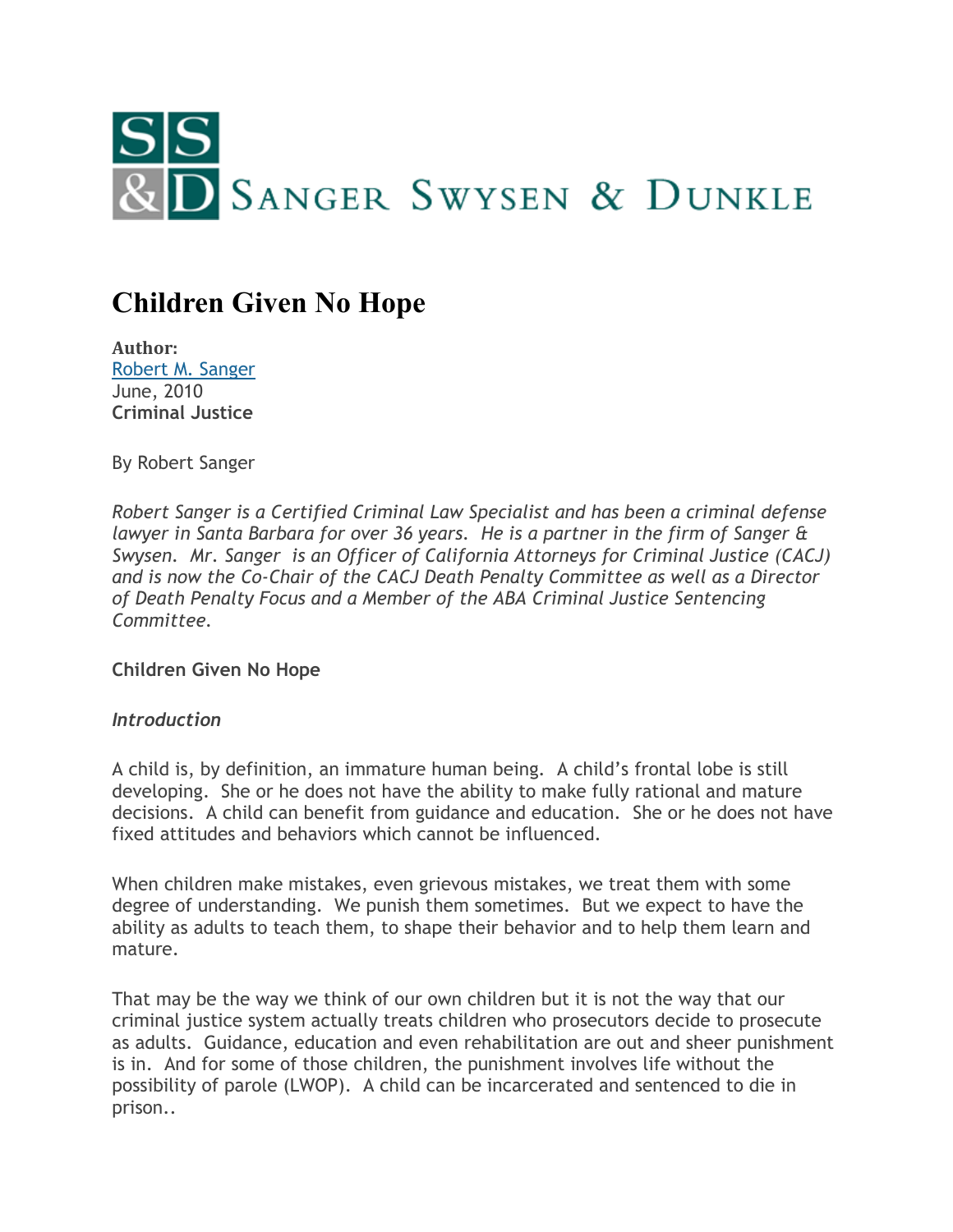## *Children Doing Life Without the Possibility of Parole*

According to Amnesty International, "There are at least 2,225 child offenders serving life without parole (LWOP) sentences in U.S. prisons for crimes committed before they were age 18." The rate of LWOP incarceration for children is going up even though the actual crime rate for LWOP eligible crimes is going down.

What kinds of crimes are giving rise to these LWOP sentences? Murder, for the most part. And certainly murder is serious. However, the study done by Human Rights Watch as to who the children are who are actually in prison without any possibility of parole, shows:

*59% of the children doing LWOP were first time offenders.*

*Black children are sentenced to LWOP ten times more often than white children (and in California, Black children are over 22 times more likely to get LWOP than white).*

*Approximately 26% of the children were convicted of "felony murder", which holds that anyone involved in the commission of a serious crime during which someone is killed is also guilty of murder, means that the child could get LWOP even if he or she did not personally or directly cause the death.*

There are 180 young people serving life without parole sentences in the state of California for offenses committed between the ages of 16 and 18 years. While Blacks are 22.5 times more likely to get LWOP than whites, it is likely that there is also a disproportionate number of Hispanic children doing LWOP in our state. Of the adult prison population in general in this state, Hispanics make up almost 40% (39.3% according to the latest Department of Corrections and Rehabilitation statistics).

#### *Senate Bill 399*

There is a bill pending in the California Legislature right now, Senate Bill 399, which seeks to give children who are sentenced to life without possibility of parole a chance to apply for an opportunity to be considered for release. It is a rather modest correction to a California's system of locking everyone up for as long as possible. It does not even remove the possibility that a child will actually spend her or his life in prison – it just gives some of the children the hope of the possibility of parole.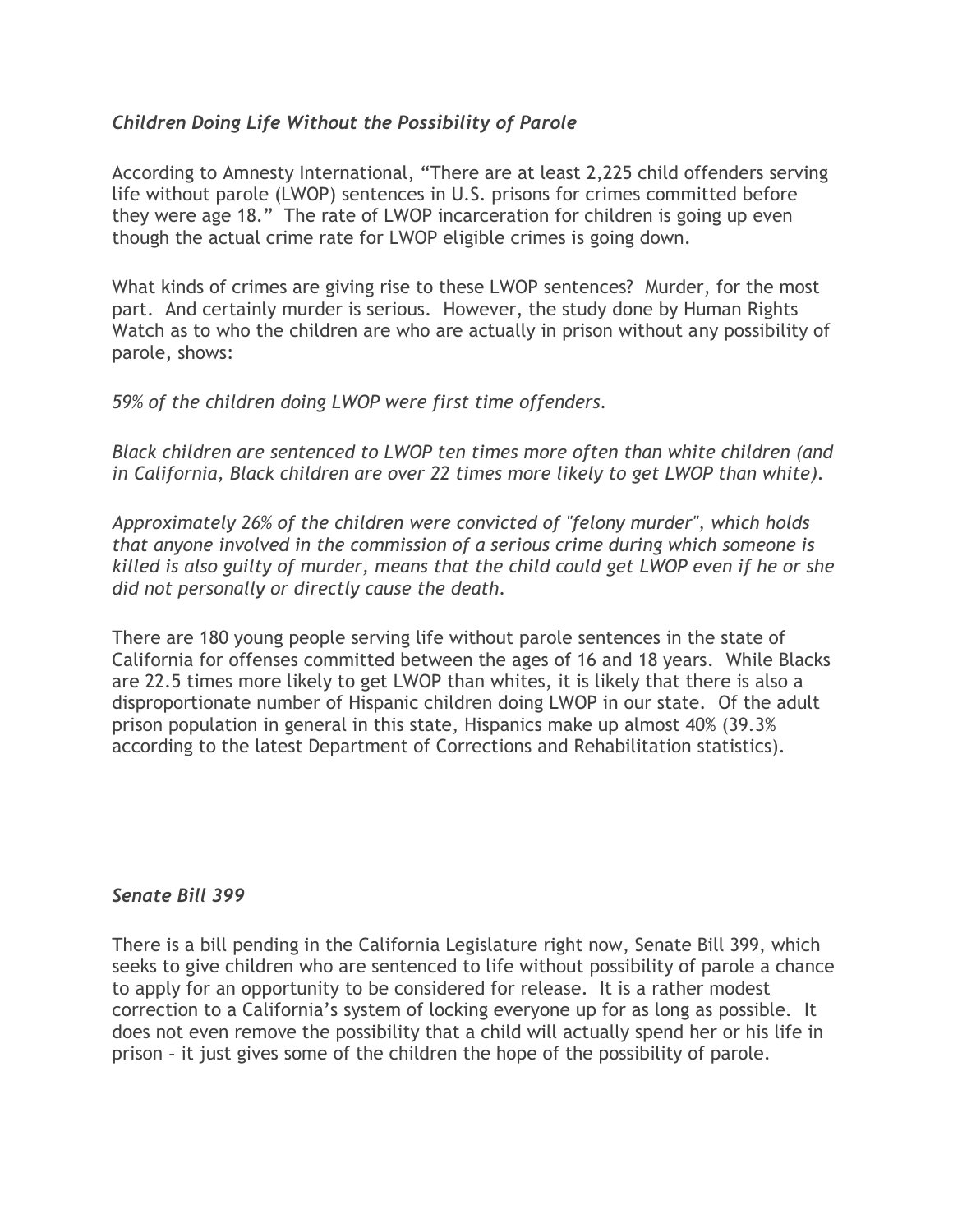And it does not do anything about the rest of the juvenile system. It does not address the issue of direct filing of cases as adult at the whim of the prosecution. It does not address the expansive list of cases in which a child is statutorily eligible for treatment as an adult. It does not address the punishments which add years of incarceration for children (and adults) in the name of "tough on crime" which is nothing more than political self promotion for legislators and correctional officers' unions. All it does is give the slightest hope to children who are sentenced as adults to life imprisonment without possibility of parole..

The Bill passed the Senate last year but was defeated in the Assembly. It was revived this year and is, at the time of this writing, languishing in the Assembly Appropriations Committee. There is a certain irony in that since the Bill is not expected to have any negative fiscal impact. As with all sensible bills relating to criminal justice issues, legislators are afraid to vote on anything that can be used against them in the next smear campaign. Nevertheless, there is some hope of its passage.

## *Deterrence*

Tough on crime promoters argue that you have to have the sentence of life without the possibility of parole in order to deter these children from committing these heinous crimes. Of course, that is nonsense. Has there ever been a case where a child reflected on whether or not to commit a serious crime and thought they better not because, if they are caught, they might not get parole someday as opposed to being locked up for decades. First, children's ability to reflect on the consequences of their acts is still developing – that is what the frontal lobe does. Children do not see well into the future and, the lack of parole, in the abstract, as opposed to life in prison with the possibility of parole is not something that they are likely to appreciate in advance. Second, adults who commit these kinds of crimes are not deterred - even by the death penalty. Why would anyone think that the denial of the possibility of parole would have a deterrent effect on children?

But, once the punishment is imposed, and the child is sent off to prison for her or his entire life, that lack of the possibility of parole takes away any hope that that child might have then or for the decades of incarceration that she or he faces. Even when they mature and even if they learn and grow – and the frontal lobe develops -- they simply can have no hope whatsoever. This lack of hope actually interferes with the prospect of deterrence. The child in prison simply learns to be a bigger, better and tougher criminal. She or he has to learn to fight and manipulate to survive among the equally hopeless. The child, as young adult and adult is more likely to commit crimes, albeit in prison, than one who has some hope of release based on good behavior.